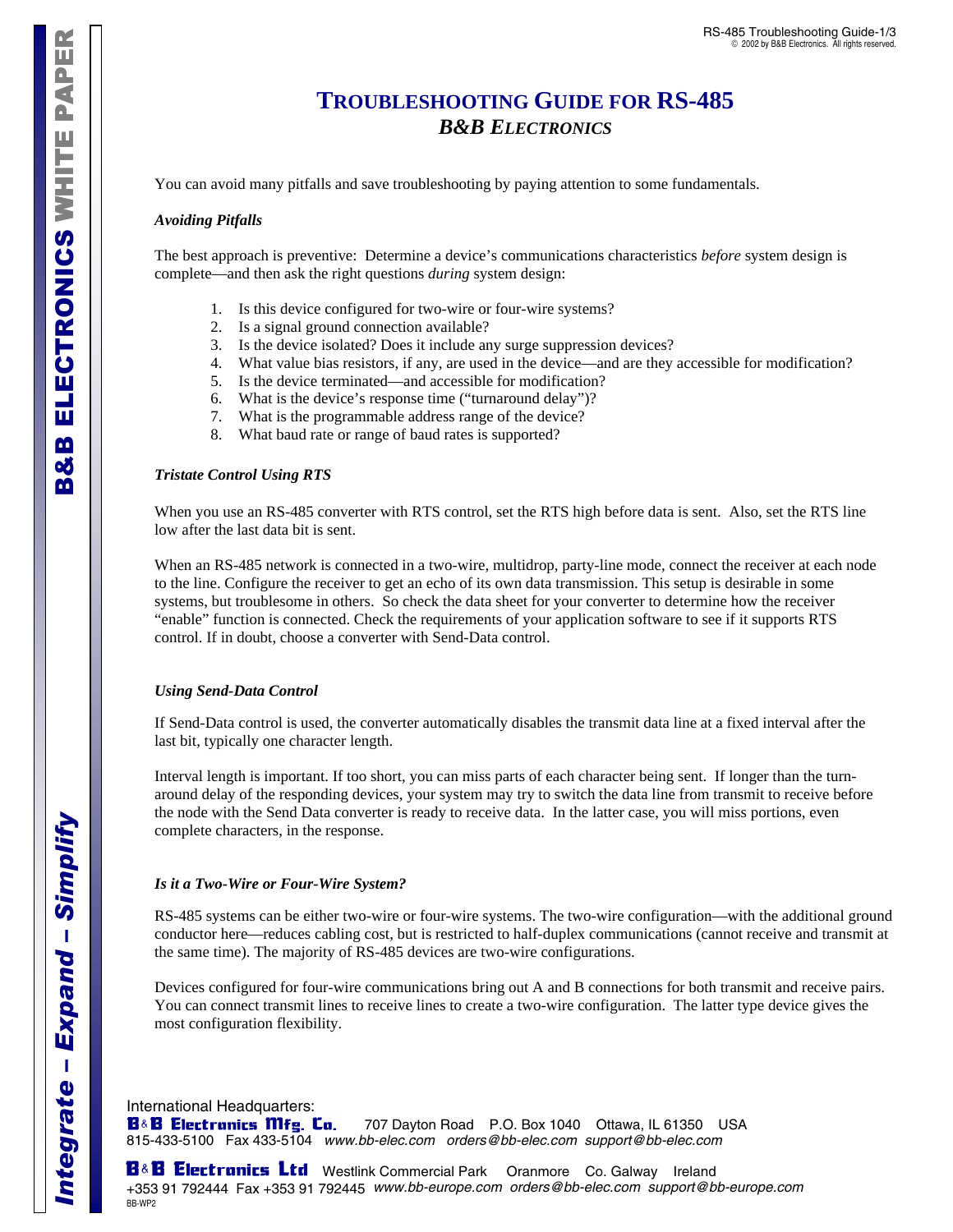Note: Four data wires, plus an additional signal ground wire are used in a "four-wire" connection. The signal ground line should also be connected in the system to keep the common-mode voltage, Vcm, at the receiver within a safe range. If you operate the interface circuit without signal ground connection, you sacrifice reliability and noise immunity.

#### *To Terminate or Not?*

Termination matches impedance of a node (transmitter/receiver) to the impedance of the transmission line (cable). When impedances are mismatched, the transmitted signal is not completely absorbed by the load and a portion reflects back into the line.

But termination increases load on the drivers, increases installation complexity, changes biasing requirements, and makes system modification more difficult.

Also, adding termination greatly increases power consumption and requires the network to be re-biased. Termination may not have any benefit when used at low data rates or on short runs. Termination is not recommended when using port-powered RS-232 to RS-485 converters.

If you use terminators, understand their pros and cons. You'll need resistors of more than 90 Ω. Typically, they'll be placed only at the extreme ends of the data line. Place no more than two terminations in any system that does not use repeaters. Always recalculate the bias resistors when you add termination to a system.

#### *Biasing the Network*

To maintain the proper idle-voltage state, you must apply bias resistors to force the data lines to the idle condition. These bias resistors are pullup resistors on the data B line (typically to 5 V) and pulldown resistors (to ground) on the data A line. In a four-wire configuration, place the bias resistors on the receiver lines.

The value of the bias resistors depends on termination and number of system nodes. Generate enough DC bias current to maintain at least 200 mV between data A and B lines.

You can place bias resistors anywhere in the network or split them among multiple nodes. However, the parallel combination of all bias resistors in a system must be equal to or less than the calculated biasing requirements.

Symptom of under-biasing (resistor value too high): decreased noise immunity to complete data failure. Over-biasing (resistor value too low) has less effect: its primary result is increased load on the drivers. Port-powered RS-232-to-RS-485 converters can be sensitive to over-biasing.

# *Get the Right Cabling*

Don't overlook the signal ground conductor when ordering cable. An extra twisted pair must be specified to have enough conductors to run a signal ground. A two-wire system then requires two twisted pair; a four-wire system requires three twisted pair. Because the added cost of shielded cable is usually minimal, use it.

Transmission line losses consist of AC losses (skin effect), DC conductor loss, leakage, and AC losses in the dielectric. In high-quality cable, conductor and dielectric losses are approximately equal. Polyethylene cables offer much lower attenuation than PVC cables.

International Headquarters:

B&B Electronics Mfg. Co. 707 Dayton Road P.O. Box 1040 Ottawa, IL 61350 USA 815-433-5100 Fax 433-5104 www.bb-elec.com orders@bb-elec.com support@bb-elec.com

**H&B Electrunics Ltd** Westlink Commercial Park Oranmore Co. Galway Ireland +353 91 792444 Fax +353 91 792445 www.bb-europe.com orders@bb-elec.com support@bb-europe.com BB-WP2